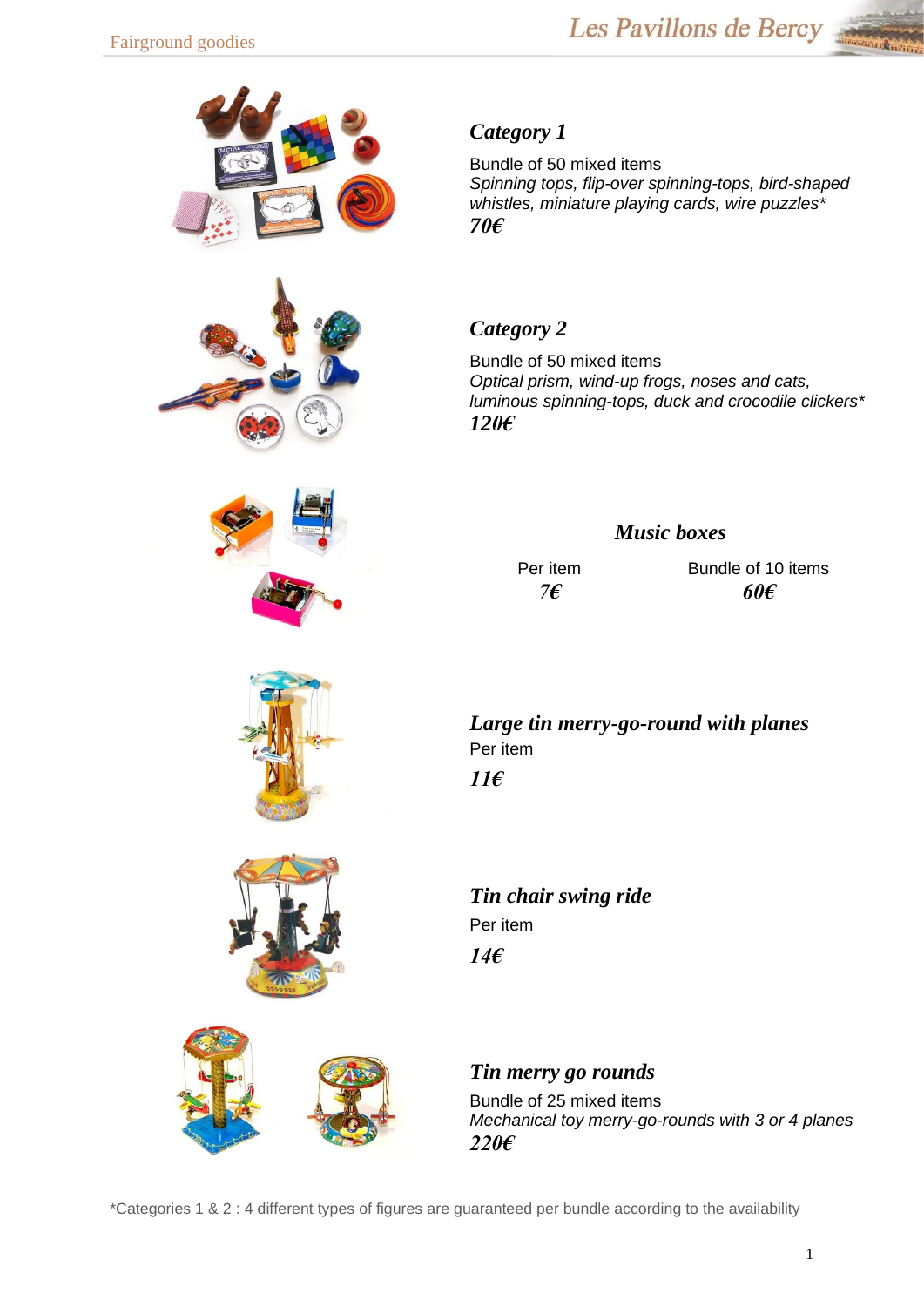



# *Contorsionist figures* Bundle of 50 items *180€*

### *Postcards (A6 size)*

Bundle of 50 items *Subject to availability 40€*



#### *Magnets Pavillons de Bercy*

Bundle of 25 items 8cm x 4,5cm *Subject to availability 90€*

#### Les Trésors du Musée des Arts Forains



# *Booklet «les trésors du Musée des Arts Forains»*

Per item *Subject to availability 3€*



#### *Tote Bag Pavillons de Bercy*

Per item *Subject to availability 8€*